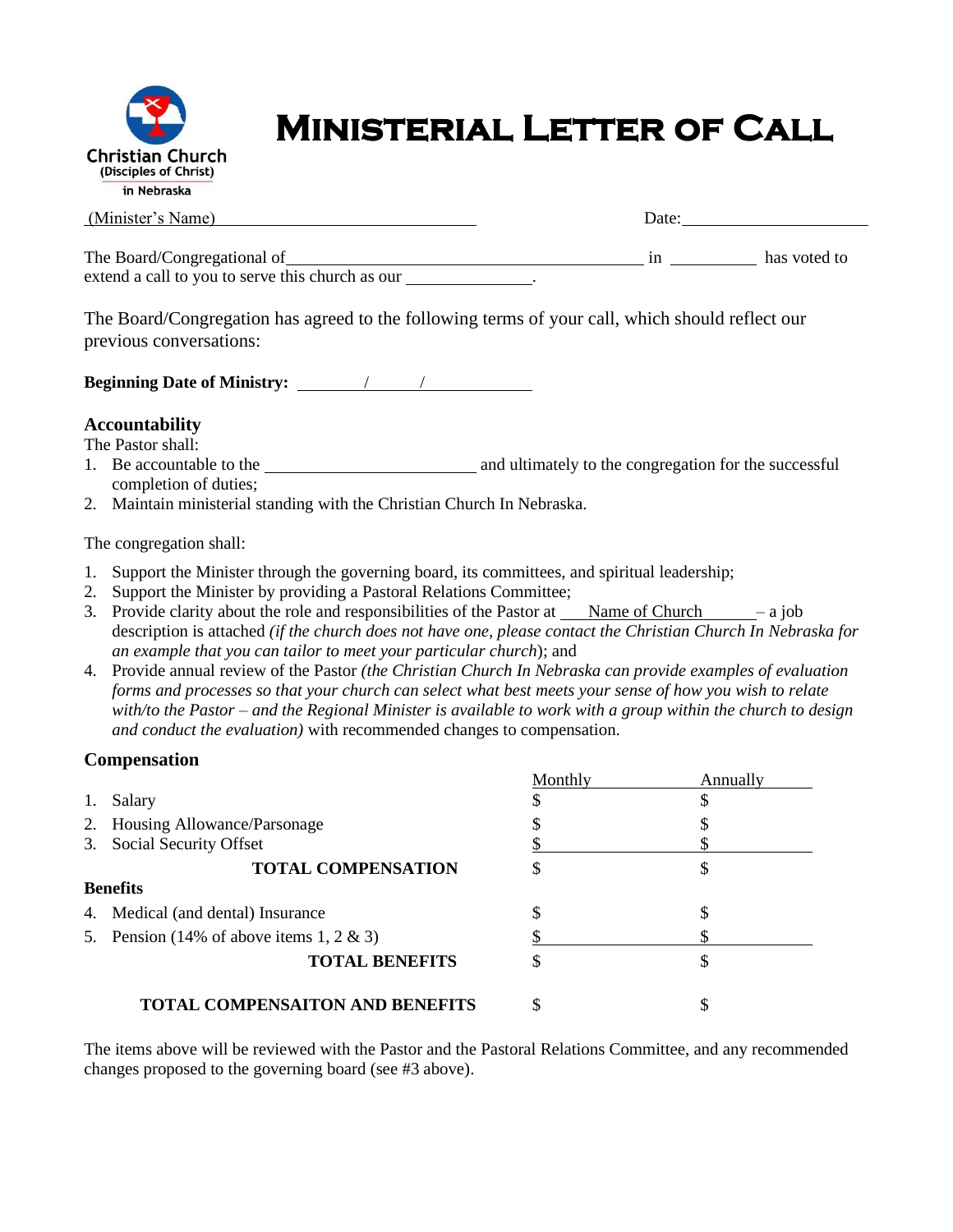#### **Additional Church Expenses to Reimburse the Minister**:

The following items are not considered Ministerial Compensation and should be used only for the purposes designated up to the amount listed next to each item.

- 1. The congregation shall pay  $\frac{1}{2}$  for moving expenses.
- 2. Background Check Reimbursement from Search & Call at \$

|                                                                          | Annually |
|--------------------------------------------------------------------------|----------|
| 3. Continuing Education                                                  |          |
| (e.g., books, journals, conferences, workshops, software, web resources) |          |
| 4. Professional Expenses                                                 |          |
| (e.g., robes, stoles, certifications)                                    |          |
| 5. Disability Insurance                                                  |          |
| 6. Mileage @ IRS allowable rate                                          |          |

### **Rest and Renewal:**

- 7. Paid Vacation: One (1) week for each three (3) months of service, or 2½ days per month served, with up to one week of unused vacation time allowed to be carried over at the end of each year, with any remaining vacation leave being forfeited. Unused vacation time is considered cash/compensation at time of termination.
- 8. Sick Leave: One (1) day for each month of service, with unused sick leave at the end of each year being allowed to accrue up to 180 hours. Once the minister accrues 180 hours of sick leave, no additional sick leave will be accrued until some sick leave is used per personal policies. Accrued sick leave is not available as cash/compensation at time of termination.
- 9. Continuing Education: One (1) week for each six (6) months of service.
- 10. Educational/Sabbatical Leave Time: Three (3) months of paid time for each five (5) years of continuous service.
- 11. The pastor will be provided time, and not be expected to use any form of leave time, to participate in wider church (e.g., Regional Assembly, General Assembly, Kamp Kaleo) and community activities within reason (e.g., community ministries, chaplaincy).

\_\_\_\_\_\_\_\_\_\_\_\_\_\_\_\_\_\_\_\_\_\_\_\_\_\_\_\_\_\_\_\_\_\_\_\_\_\_\_\_\_\_\_\_\_\_ \_\_\_\_\_\_\_\_\_\_\_\_\_\_\_\_\_\_\_\_\_\_\_\_\_\_\_\_\_\_\_\_\_\_\_\_

## **Termination**

Either party may terminate this agreement with a sixty-day (60) notice.

*Pastor date*

*\_\_\_\_\_\_\_\_\_\_\_\_\_\_\_\_\_\_\_\_\_\_\_\_\_\_\_\_\_\_\_\_\_\_\_\_\_\_\_\_\_\_\_\_\_\_ \_\_\_\_\_\_\_\_\_\_\_\_\_\_\_\_\_\_\_\_\_\_\_\_\_\_\_\_\_\_\_\_\_\_\_\_*

*Congregational Representative* date

Once the Letter is completed, please provide the pastor with a copy, keep a copy in the church records, and send a copy to: Christian Church In Nebraska, 237 South 70th Street, Suite 221, Lincoln NE 68510 or to [regmin@ccnebr.org.](mailto:regmin@ccnebr.org)